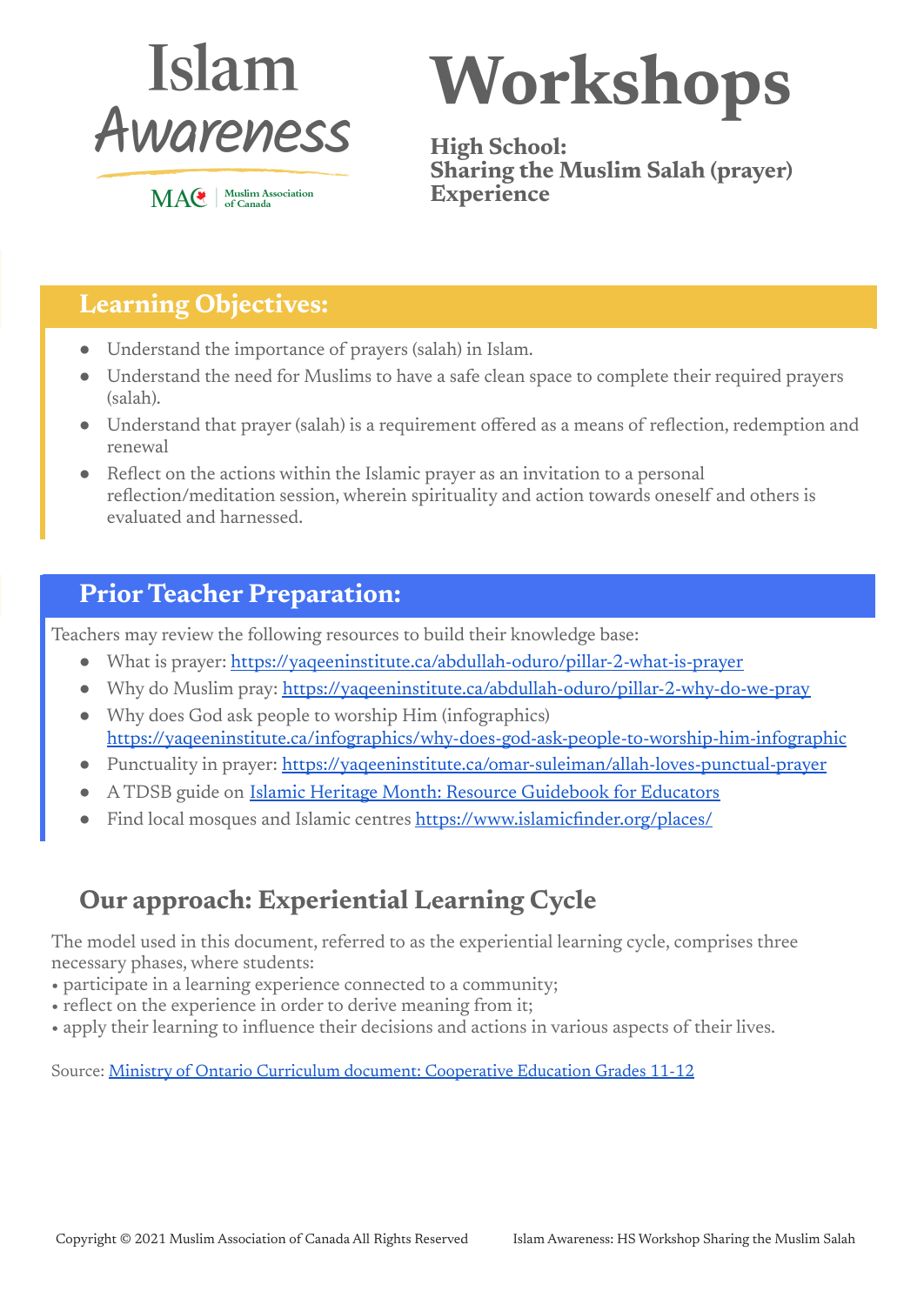### **#1 Introduction**

#### *Activity: Myths and Misconceptions about Prayer and Islam*

Ask students the following questions and ask them to jot their answers down on a cue card given to them:

- Who do Muslims pray to?
- Why do Muslims pray?
- How many prayers do Muslims have in a 24 hour period?

#### Some possible answers that students may give are: (we will not be taking it up):

#### **About Prayer:**

- Muslims worship the moon or a strange god
- Muslims supplicate only in Arabic
- Muslims who pray all their prayers are fundamentalist
- Women are oppressed and/or forced to do things (e.g. pray behind men)

#### **About Islam:**

- It is a violent, barbaric religion
- It oppresses women
- It is strict and/or old-fashioned

#### **Summary of the basic FACTS:**

- Muslims pray 5 times a day because it is one of the 5 pillars in Islam
- The prayer is an opportunity granted by the Creator (Allah) for reflection, redemption and renewal (accountability) of the self.
- Muslims supplicate in any language only to Allah (God) the Creator of the Universe
- The actual prayer and how it is performed has been taught to us from the Archangel Gabriel who taught the Prophet Moahmmad (peace be upon him) who then taught his followers
- Men and Women are equal in their prayers to their Creator, but occupy their own private spaces when praying.

References on the Muslim prayer: Teaching about Muslims in PS [Classroom:](https://drive.google.com/drive/u/1/folders/17bjkXYNGUFix4872X7w4dBlc4yqo6snB) The Muslim Prayer explained in brief (see p. 21-23)

#### *Islam 101- See MAC Islam Awareness Courses*

### **#2 Participate: "Do it"**

Copyright © 2021 Muslim Association of Canada All Rights Reserved Islam Awareness: HS Workshop Sharing the Muslim Salah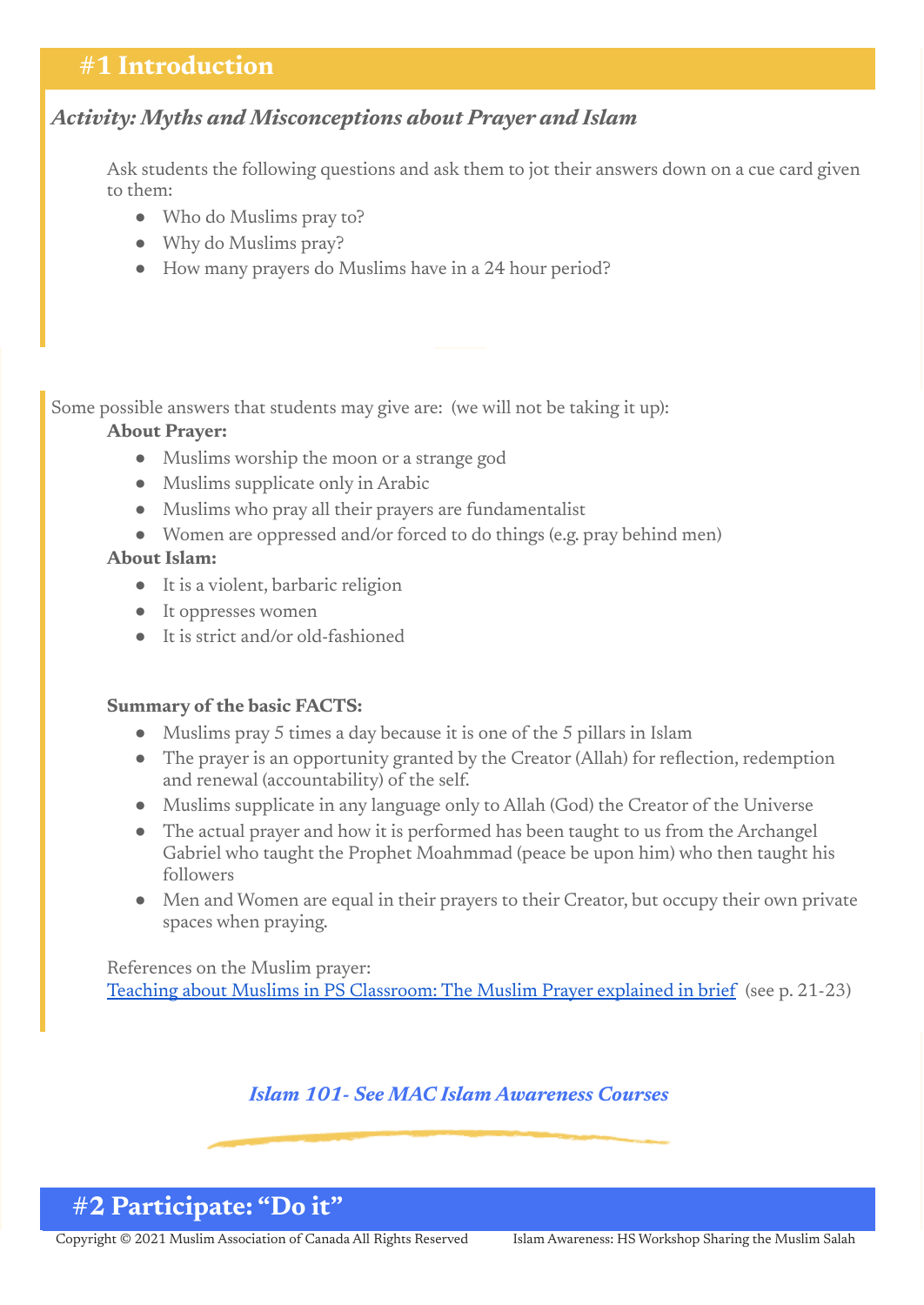#### *Option A:*

- Educators can organize a school trip to a local mosque or an Islamic centre to see how a typical prayer is performed in a community setting. Some mosques have an 'open door' or'educational tour' that could be booked to discuss the basic tenets of Islam and if time permits join a salah session for those who would like to experience a salah in congregation.
- Find local mosques and Islamic centres to book a school trip: <https://www.islamicfinder.org/places/>

### *Option B:*

Teacher could show the following short video on how Muslims prepare for prayer (wudhu) and then how they pray (salah). As a preface to introducing the wudhu and salah, teachers could include the adhan "call to prayer" which is an invitation/call to pray.

- Adhan- how it sounds in the community-<https://www.youtube.com/watch?v=Wbh-S5uq8SY> or just words and audio <https://www.youtube.com/watch?v=1kJExzyKG4Y>
- Wudu -purification
- <https://www.youtube.com/watch?v=93kjPt6ajaA>
- Salah- 2 rakat Fajr (morning prayer)
- <https://www.youtube.com/watch?v=Kuk6HgOH9yQ>

### **#3 Reflect: "So What does this mean to me?"**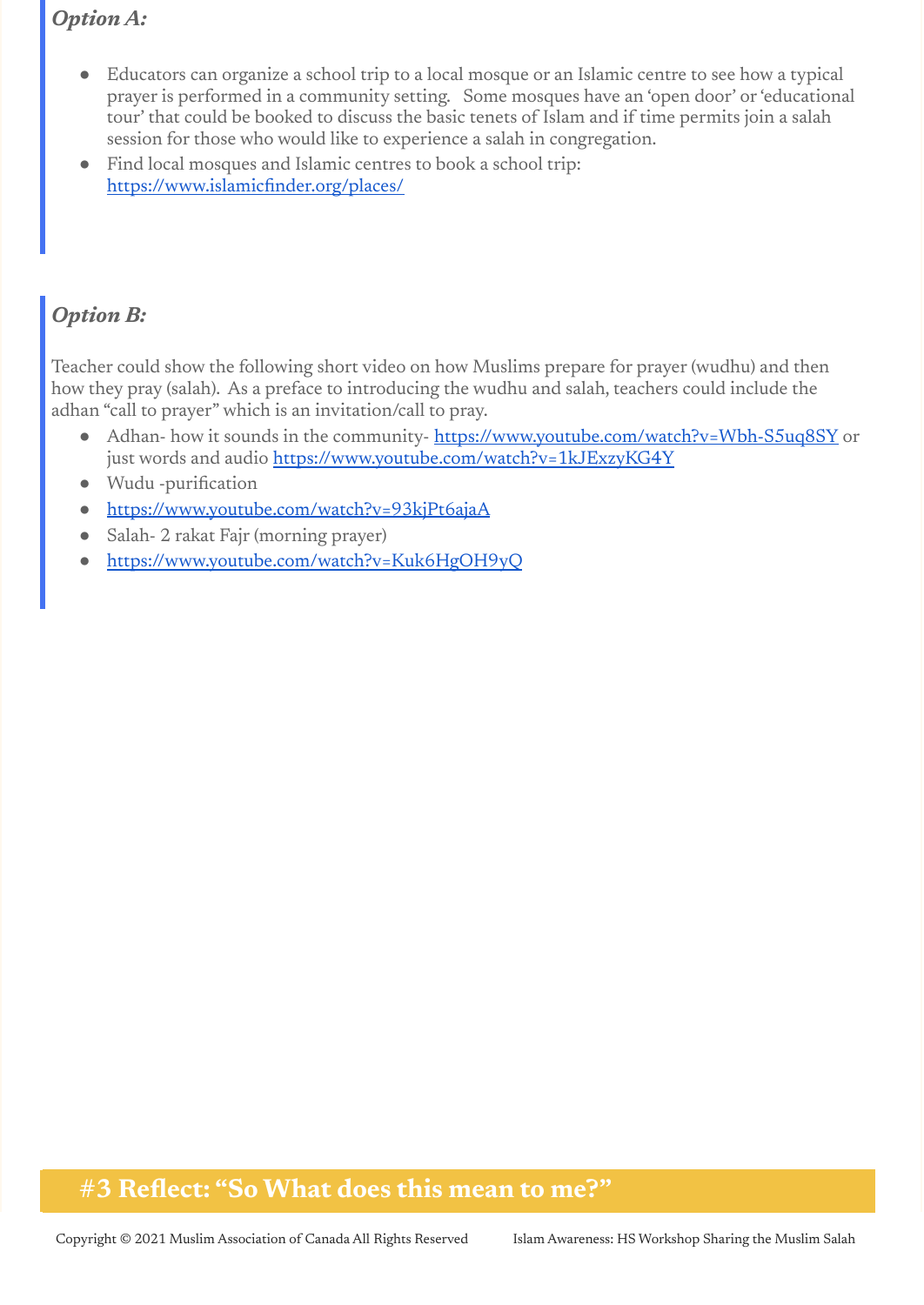Ask the students to reflect upon their'salah' experience after attending such a session in the community or to simply reflect on some of the benefits of consistent action taken with conviction.

- Ask students to write a reflection piece, or create a vlog where they discuss their "prayer/meditation" experience and what it means to them.
- Connect the 'salah' experience with life skills shared commonly by humanity such as;
	- discipline, accountability, reflection, humility, empathy, gratitude, servitude through social activism to bring equity, justice for the vulnerable.
- Sample questions to ask:
	- What did you learn about yourself through this activity?
	- Why is (life skill) ex. discipline-(list other life skills here) important in your daily life?
	- How can the life skills learned from consistent meditation/salah help you in your future?
- Life skills with real life examples:
	- Teachers might use this opportunity to discuss the art of **discipline and routine** in each student's personal life and how it could help them "grow" in their own personal space.
	- **Accountability and taking ownership** for one's actions the 'good' and the 'bad,' using this time (prayer/meditation) to reflect on your actions and what you can do to improve yourself and the life of others
	- **Empathy and admiration** for those that take time out for themselves to "reflect" even when it is not "cool" or "popular" to do so.

### **#4 Apply: Challenge yourself to create space**

#### *Option A:* **Self-reflection and challenging oneself through new experiences.**

Once students have reflected on their actions in their own personal life, they can apply these reflections to new experiences and challenge themselves to have more discipline, accountability, responsibility, and empathy in their lives.

- Apply what was learned to a similar or different situation,
- Improve on past experiences and practice by implementing these life skills.
- Sample questions about applying the experience:
	- How can you apply what you learned to a new situation?
	- How will you act differently in the future?
	- How could you apply life skills learned through this practice in the future?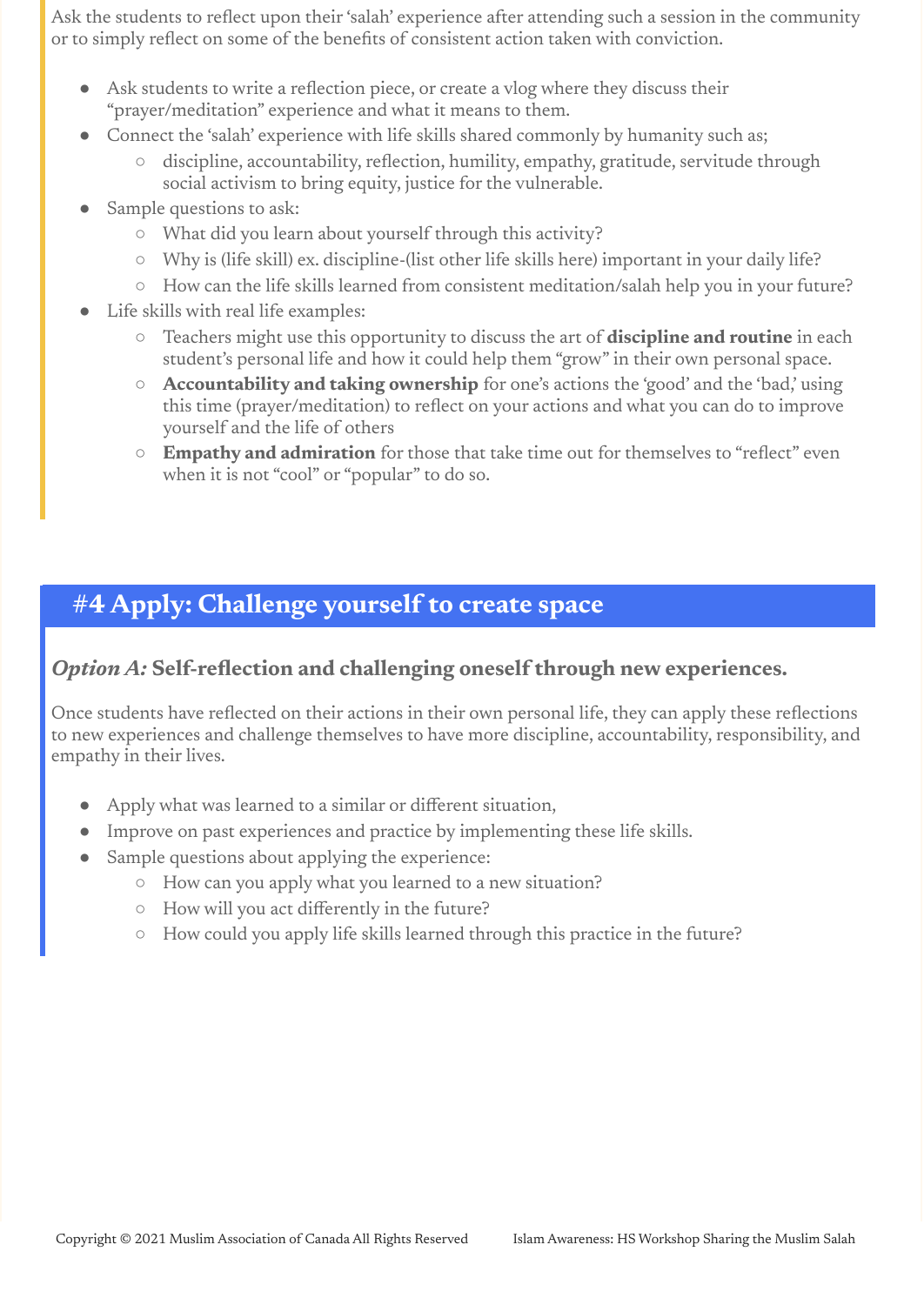#### *Option B:* **Integrate with anti-Islamophobia practices in the context of Muslim students being able to pray in public schools.**

Now that we have learned about the importance of prayer for a Muslim student, what can be done in our school community to accomodate those who wish to take a short time to do their prayers?

- Discuss some issues that were caused when some folks were ignorant, or had anti-Muslim hatred towards a few students taking time out to pray. Something as personal as prayer is on the attack because of Islamophobia, anti-Muslim hate, bigotry due to gendered and racist beliefs that drives them.
- Discuss what is meant by a secular space?
	- Is secular space neutral? Or does it take a position especially in the context of an individual who identifies as part of a faith community that has a short window of opportunity in which to perform a religious obligation?

Find general trends or common truths in the following news articles

- Present the following articles and video report: <https://www.cbc.ca/news/canada/toronto/muslim-students-praying-video-peel-1.4048991>
- And this one on provincial government stance on making accommodation: [https://www.thestar.com/news/queenspark/2017/03/23/muslim-prayers-in-schools-get-provinc](https://www.thestar.com/news/queenspark/2017/03/23/muslim-prayers-in-schools-get-provincial-endorsement-following-intense-meeting.html) [ial-endorsement-following-intense-meeting.html](https://www.thestar.com/news/queenspark/2017/03/23/muslim-prayers-in-schools-get-provincial-endorsement-following-intense-meeting.html)
- Local imam threatened for supporting Friday prayers inside schools: <https://www.cbc.ca/news/canada/toronto/imam-ibrahim-hindy-threats-1.4075975>

## **Self-Evaluation: (for both options A & B)**

- Reflect on strengths and weaknesses of the lesson as taught.
- Describe individual student responses to techniques used. How did they react?
- Discuss student "thinking" and ideas.
- Ask students for a brief evaluation of the activity. Include their responses.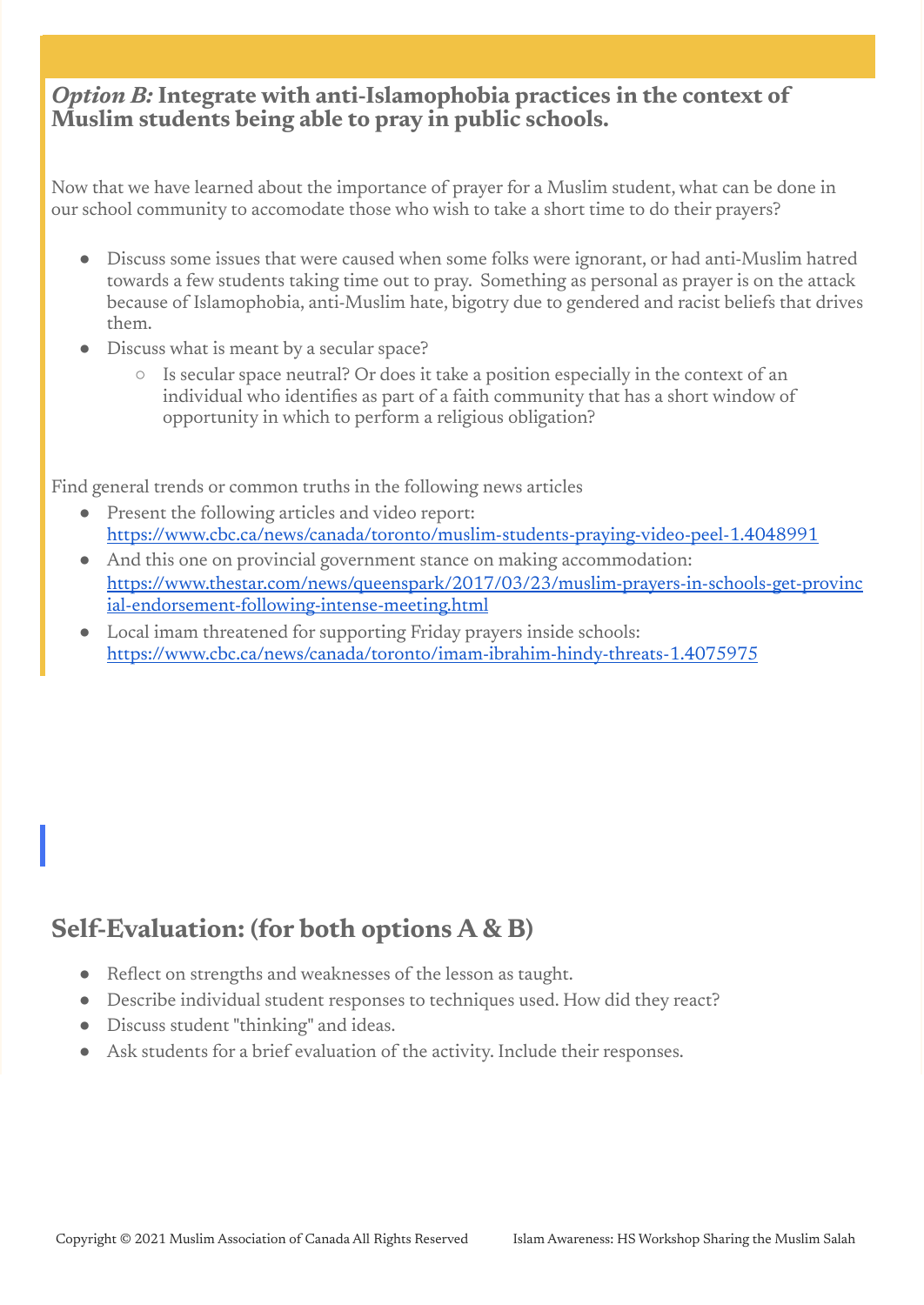### **Background reading:**

Organizing a space and time for salah (prayer) has been a contentious matter within the various district school boards of Ontario. School wards with a high percentage of Muslim students and administration have faced an uphill battle just to have the opportunity to hold mandatory religious prayers that occur within school hours. Opposition for accommodation has been based on two premises; the need for secular spaces within public schools or Islamophobic fears that those who wish to pray will want shariah law or utter hate-speech in their prayers and sermons if permitted to hold prayers on school premises.

Unfortunately this notion of 'neutral secular space' disproportionately discriminates against Muslims who will miss out on a religious obligation or miss out on school to meet their religious needs. Muslim students and staff have to forego their prayers if reasonable accomodation has not been made by either allowing them to leave the classroom and congregate to pray or by not giving them a safe clean space to hold such sacred religious practies which are time sensitive.

## **Rational:**

Teenagers who identify as Muslim might also feel disenfranchised to ask for permission to leave for prayers in a public school because of the consistent negative stereotypes by which prayer; and Islam have been depicted by Islamophobes. They may fear backlash from asking for accommodation or may fear ridicule from their peers.

As such school boards, administrators and educators who practice an anti-oppressive and anti-racist framework ought to interrupt and disrupt Islamophobia and microaggressions and also need to recognize that the absence of accommodation is, in itsef, both discriminatory and aggressive-even if unintended. The Ontario Human Rights Commission (OHRC) has accessible documents for reading on the *Code* and on reasonable accommodation. Cooperative education and experiential learning cycle can be used to introduce the Islamic prayer as a point of reflection/meditation in order to capture and share the simplicity and universality of the action within the school community.

#### *References:*

<https://www.bbc.com/news/world-us-canada-39508319> [https://www.thestar.com/news/queenspark/2017/03/23/muslim-prayers-in-schools-get-provincial-en](https://www.thestar.com/news/queenspark/2017/03/23/muslim-prayers-in-schools-get-provincial-endorsement-following-intense-meeting.html) [dorsement-following-intense-meeting.html](https://www.thestar.com/news/queenspark/2017/03/23/muslim-prayers-in-schools-get-provincial-endorsement-following-intense-meeting.html) <https://www.cbc.ca/news/canada/toronto/tempers-flare-over-prayer-in-schools-1.1104775>

Modified and adapted from: <http://www.experientiallearning.ucdavis.edu/toolbox/des-lessonplan.pdf> and Ministry of Education: The Ontario Curriculum Grades 11-12 Cooperative Education

# **Curriculum Connections:**